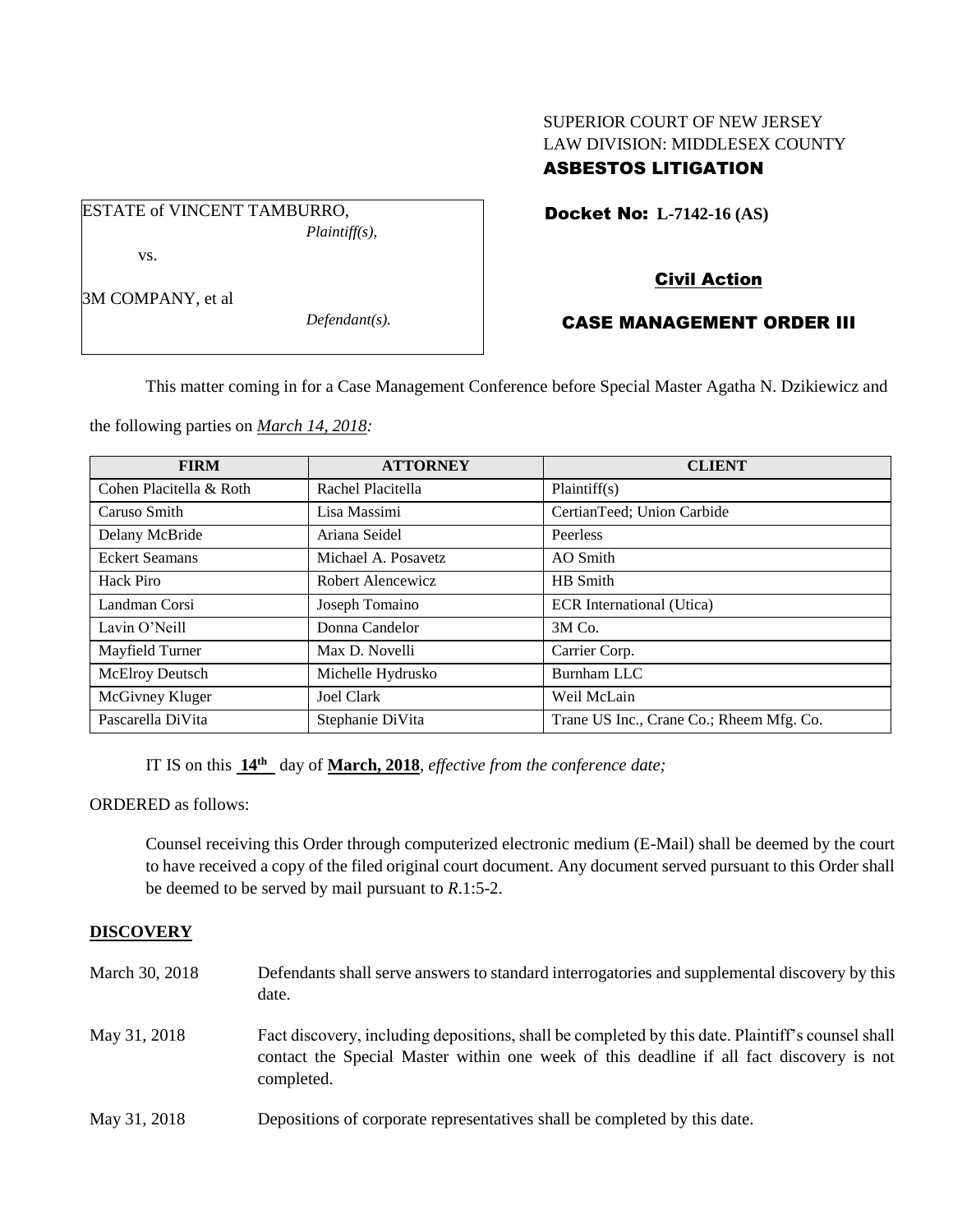## **EARLY SETTLEMENT**

June 8, 2018 Settlement demands shall be served on all counsel and the Special Master by this date.

#### **SUMMARY JUDGMENT MOTION PRACTICE**

- June 8, 2018 Plaintiff's counsel shall advise, in writing, of intent not to oppose motions by this date.
- June 22, 2018 Summary judgment motions shall be filed no later than this date.
- July 20, 2018 Last return date for summary judgment motions.

#### **MEDICAL DEFENSE**

| April 6, 2018   | Plaintiff shall serve medical expert reports by this date.                                                                                                                                                                                               |
|-----------------|----------------------------------------------------------------------------------------------------------------------------------------------------------------------------------------------------------------------------------------------------------|
| August 31, 2018 | Defendants shall identify its medical experts and serve medical reports, if any, by this date. In<br>addition, defendants shall notify plaintiff's counsel (as well as all counsel of record) of a<br>joinder in an expert medical defense by this date. |

September 21, 2018 Plaintiff shall serve a rebuttal expert medical report, if any, by this date.

#### **LIABILITY EXPERT REPORTS**

| June 15, 2018      | Plaintiff shall identify its liability experts and serve liability expert reports or a certified expert<br>statement by this date or waive any opportunity to rely on liability expert testimony. |
|--------------------|---------------------------------------------------------------------------------------------------------------------------------------------------------------------------------------------------|
| August 31, 2018    | Defendants shall identify its liability experts and serve liability expert reports, if any, by this<br>date or waive any opportunity to rely on liability expert testimony.                       |
| September 21, 2018 | Plaintiff shall identify its rebuttal liability experts and serve rebuttal liability expert reports, if<br>any, by this date.                                                                     |

## **EXPERT DEPOSITIONS**

October 19, 2018 Expert depositions shall be completed by this date. To the extent that plaintiff and defendant generic experts have been deposed before, the parties seeking that deposition in this case must file an application before the Special Master and demonstrate the necessity for that deposition. To the extent possible, documents requested in a deposition notice directed to an expert shall be produced three days in advance of the expert deposition. The expert shall not be required to produce documents that are readily accessible in the public domain.

#### **PRE-TRIAL AND TRIAL**

September 20, 2018 @ 10:00am Settlement conference. All defense counsel shall appear with authority to negotiate settlement and have a representative authorized to negotiate settlement available by phone. Any request to be excused from the settlement conference shall be made to the Special Master no later than 4:00pm of the day prior to the conference.

 $\_$  ,  $\_$  ,  $\_$  ,  $\_$  ,  $\_$  ,  $\_$  ,  $\_$  ,  $\_$  ,  $\_$  ,  $\_$  ,  $\_$  ,  $\_$  ,  $\_$  ,  $\_$  ,  $\_$  ,  $\_$  ,  $\_$  ,  $\_$  ,  $\_$  ,  $\_$  ,  $\_$  ,  $\_$  ,  $\_$  ,  $\_$  ,  $\_$  ,  $\_$  ,  $\_$  ,  $\_$  ,  $\_$  ,  $\_$  ,  $\_$  ,  $\_$  ,  $\_$  ,  $\_$  ,  $\_$  ,  $\_$  ,  $\_$  ,